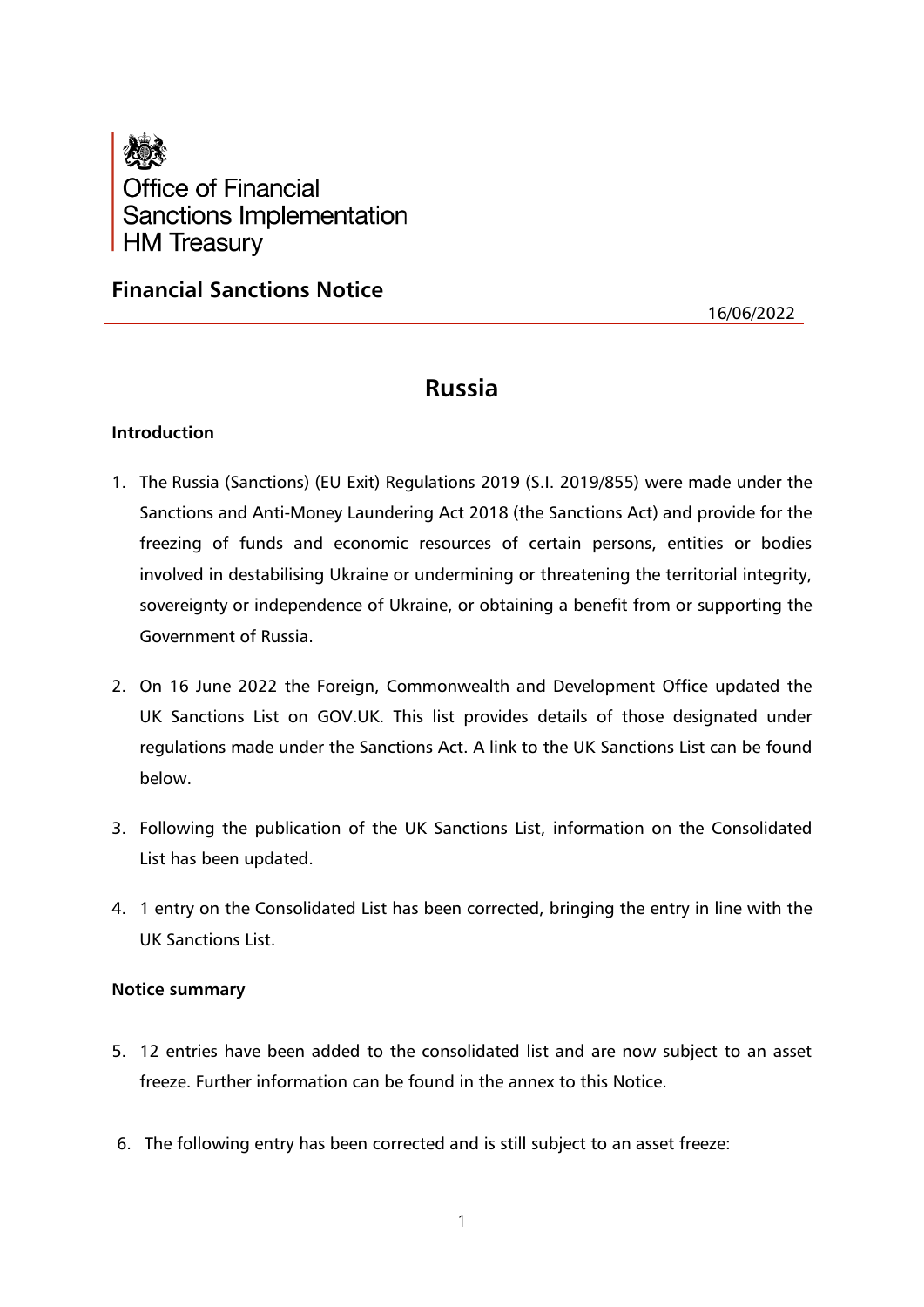• Yuriy Volodymyrovych IVAKIN (Group ID: 13016)

#### **What you must do**

- 7. You must:
	- i. check whether you maintain any accounts or hold any funds or economic resources for the persons set out in the Annex to this Notice;
	- ii. freeze such accounts, and other funds or economic resources and any funds which are owned or controlled by persons set out in the Annex to the Notice;
	- iii. refrain from dealing with the funds or assets or making them available (directly or indirectly) to such persons unless licensed by the Office of Financial Sanctions Implementation (OFSI);
	- iv. report any findings to OFSI, together with any additional information that would facilitate compliance with the Regulations;
	- v. provide any information concerning the frozen assets of designated persons that OFSI may request. Information reported to OFSI may be passed on to other regulatory authorities or law enforcement.
- 8. Where a relevant institution has already reported details of accounts, other funds or economic resources held frozen for designated persons, they are not required to report these details again.
- 9. Failure to comply with financial sanctions legislation or to seek to circumvent its provisions is a criminal offence.

## **Further Information**

- 10. Copies of recent notices, UK legislation and relevant guidance can be obtained from the Russia financial sanctions page on the Gov.UK website: [https://www.gov.uk/government/collections/financial-sanctions-regime-specific](https://www.gov.uk/government/collections/financial-sanctions-regime-specific-consolidated-lists-and-releases)[consolidated-lists-and-releases](https://www.gov.uk/government/collections/financial-sanctions-regime-specific-consolidated-lists-and-releases)
- 11. The Consolidated List can be found here: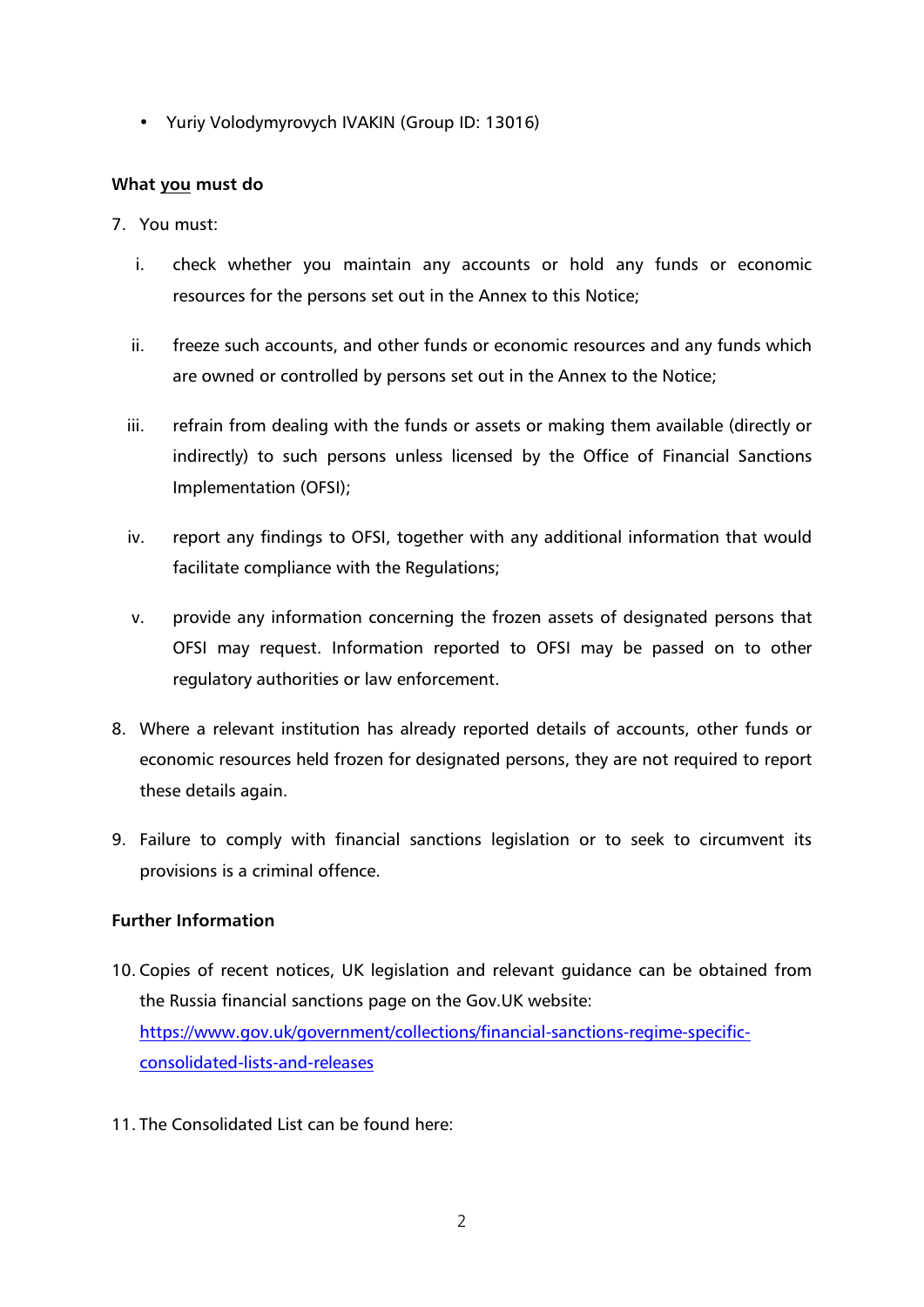[https://www.gov.uk/government/publications/financial-sanctions-consolidated-list-of](https://www.gov.uk/government/publications/financial-sanctions-consolidated-list-of-targets/consolidated-list-of-targets)[targets/consolidated-list-of-targets](https://www.gov.uk/government/publications/financial-sanctions-consolidated-list-of-targets/consolidated-list-of-targets)

12. The UK Sanctions List can be found here:

<https://www.gov.uk/government/publications/the-uk-sanctions-list>

13. For more information please see our guide to financial sanctions:

<https://www.gov.uk/government/publications/uk-financial-sanctions-guidance>

## **Enquiries**

14. Non-media enquiries about the implementation of financial sanctions in the UK should be addressed to:

Office of Financial Sanctions Implementation HM Treasury 1 Horse Guards Road London SW1A 2HQ [ofsi@hmtreasury.gov.uk](mailto:ofsi@hmtreasury.gov.uk)

- 15. Non-media enquiries about the sanctions measures themselves should be addressed to: [sanctions@fcdo.gov.uk](mailto:sanctions@fcdo.gov.uk)
- 16. Media enquiries about how financial sanctions are implemented in the UK should be addressed to the Treasury Press Office on 020 7270 5238.
- 17. Media enquiries about the sanctions measures themselves should be addressed to the Foreign, Commonwealth & Development Office Press Office on 020 7008 3100.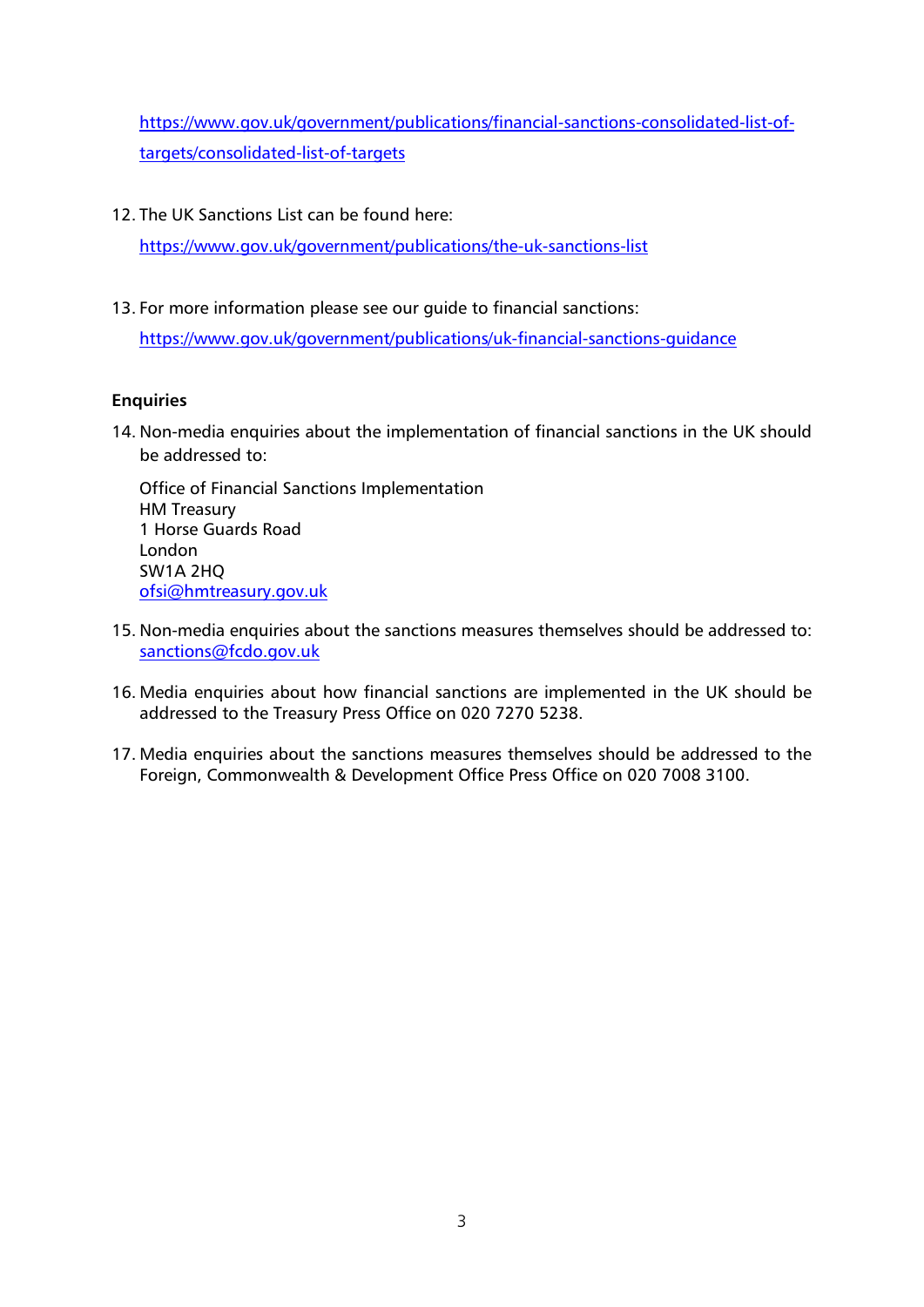## **ANNEX TO NOTICE**

#### **FINANCIAL SANCTIONS: RUSSIA**

#### **THE RUSSIA (SANCTIONS) (EU EXIT) REGULATIONS 2019 (S.I. 2019/855)**

#### **ADDITIONS**

#### **Individuals**

## **1. CHEREVKO, Serhiy Mikolayovich**

**Name (non-Latin script):** Сергiй Миколайович ЧЕРЕВКО

**DOB:** 11/08/1975. **Nationality:** Ukraine **Position:** (1) Member of the 'Salvation Committee for Peace and Order' in Kherson (2) Former deputy Mayor of Kherson **Other Information:** (UK Sanctions List Ref):RUS1471 (UK Statement of Reasons):Designated for the purposes of an asset freeze and a travel ban under the Russia (Sanctions) (EU Exit) Regulations 2019. The designation is made as a designation by name under the urgent procedure. The relevant provision by reference to which the Minister considers that condition B is met is the European Union's Council Decision 2014/145/CFSP (as amended) concerning restrictive measures in respect of actions undermining or threatening the territorial integrity, sovereignty and independence of Ukraine, and Council Regulation (EU) No 269/2014. The purposes of this provision correspond or are similar to the purposes of the UK's Russia (Sanctions) (EU Exit) Regulations 2019, which have as their purposes to encourage Russia to cease actions destabilising Ukraine or undermining or threatening the territorial integrity, sovereignty or independence of Ukraine. The Minister considers that it is in the public interest to designate (condition C). (Gender):Male **Listed on:** 16/06/2022 **UK Sanctions List Date Designated:** 16/06/2022 **Last Updated:** 16/06/2022 **Group ID:** 15414.

## **2. GUNDYAYEV, Vladimir Mikhailovich**

#### **Name (non-Latin script):** Владимир Михайлович Гундяев

**DOB:** 20/11/1946. **POB:** Saint Petersburg, Russia **a.k.a:** PATRIARCH KIRILL **Nationality:** Russia **Position:** Primate of the Russian Orthodox Church **Other Information:** (UK Sanctions List Ref):RUS1467 (UK Statement of Reasons):Vladimir GUNDYAYEV, known as Patriarch Kirill, is the head of the Russian Orthodox Church. Patriarch Kirill has made multiple public statements in support of the Russian invasion of Ukraine. He therefore engages in, provides support for, or promotes any policy or action which destabilises Ukraine or undermines or threatens the territorial integrity, sovereignty or independence of Ukraine. (Gender):Male **Listed on:** 16/06/2022 **UK Sanctions List Date Designated:** 16/06/2022 **Last Updated:** 16/06/2022 **Group ID:** 15405.

## **3. ISAYKIN, Alexey Ivanovich**

**Name (non-Latin script):** Алексей Иванович Исайкин

**DOB:** 09/09/1952. **POB:** Kyrgyzstan **Nationality:** Russia **Other Information:** (UK Sanctions List Ref):RUS1468 (UK Statement of Reasons):Alexey ISAYKIN is President and Board Member of Volga-Dnepr Group, a Russian transport company with significant air operations. ISAYKIN is working as a Director (or equivalent) of a company carrying on business in a sector of strategic significance (the transport sector) to the Government of Russia, and therefore is or has been involved in obtaining a benefit from or supporting the Government of Russia. ISAYKIN meets the criteria for designation under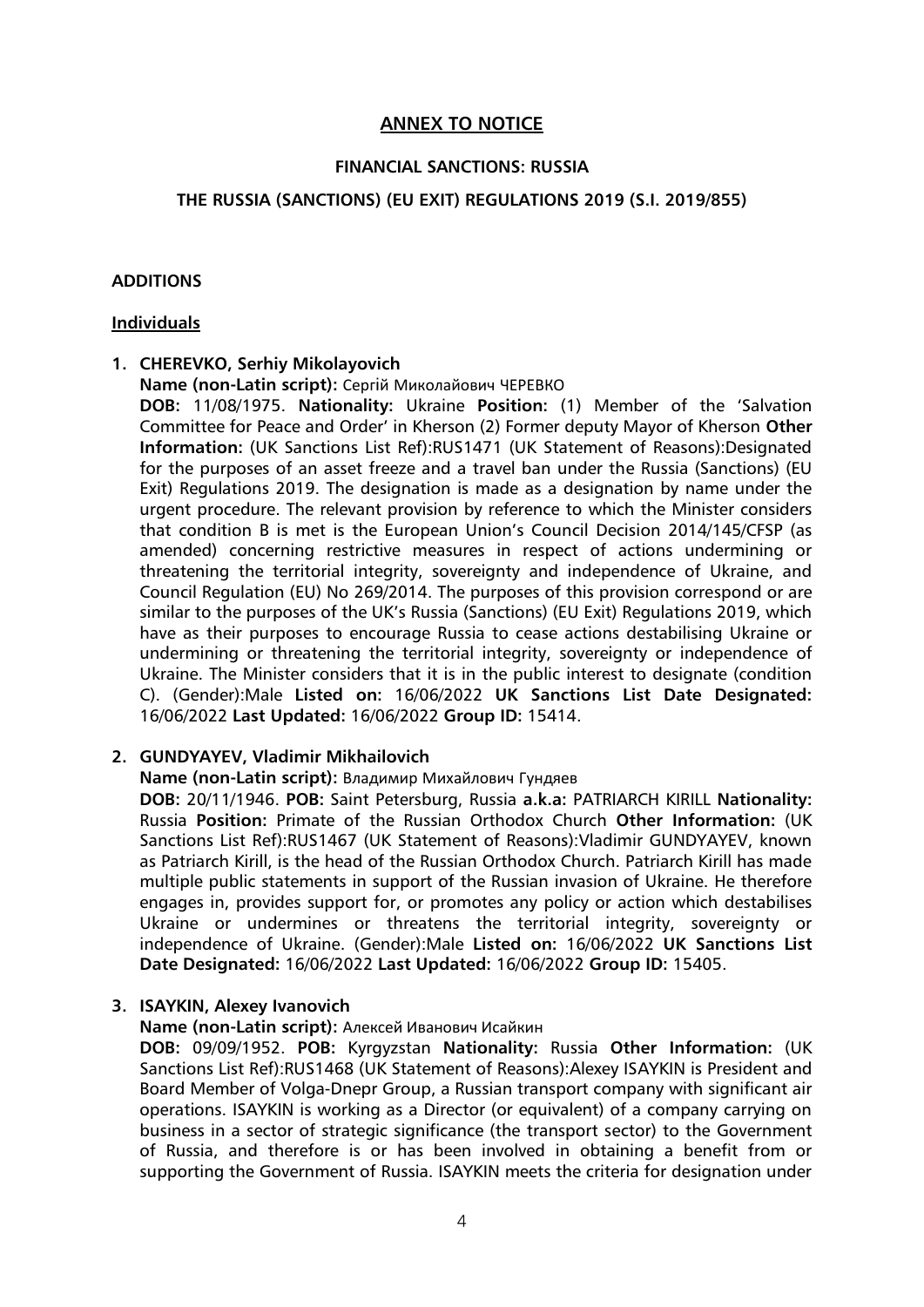the Russia (Sanctions) (EU Exit) Regulations 2019. (Gender):Male **Listed on:** 16/06/2022 **UK Sanctions List Date Designated:** 16/06/2022 **Last Updated:** 16/06/2022 **Group ID:** 15406.

## **4. KLOBUKOV, Viacheslav Sergeevich**

**Name (non-Latin script):** Вячеслав Сергеевич КЛОБУКОВ

**Title:** Colonel **DOB:** 19/11/1978. **Nationality:** Russia **Passport Number:** 8001 142195 **National Identification Number:** Ф-703443 **Position:** Colonel of the 64th Separate Motorised Rifle Brigade of the 35th Combined Arms Army of the Russian Federation **Other Information:** (UK Sanctions List Ref):RUS1475 (UK Statement of Reasons):Designated for the purposes of an asset freeze and a travel ban under the Russia (Sanctions) (EU Exit) Regulations 2019. The designation is made as a designation by name under the urgent procedure. The relevant provision by reference to which the Minister considers that condition B is met is the European Union's Council Decision 2014/145/CFSP (as amended) concerning restrictive measures in respect of actions undermining or threatening the territorial integrity, sovereignty and independence of Ukraine, and Council Regulation (EU) No 269/2014. The purposes of this provision correspond or are similar to the purposes of the UK's Russia (Sanctions) (EU Exit) Regulations 2019, which have as their purposes to encourage Russia to cease actions destabilising Ukraine or undermining or threatening the territorial integrity, sovereignty or independence of Ukraine. The Minister considers that it is in the public interest to designate (condition C). (Gender):Male **Listed on:** 16/06/2022 **UK Sanctions List Date Designated:** 16/06/2022 **Last Updated:** 16/06/2022 **Group ID:** 15408.

## **5. KURBANOV, Andrei Boevich**

**Name (non-Latin script):** Андрей Боевич КУРБАНОВ

**Title:** Colonel **DOB:** 07/01/1970. **Nationality:** Russia **Passport Number:** 4615 949409 **National Identification Number:** У-184386 **Position:** Colonel of the 64th Separate Motorised Rifle Brigade of the 35th Combined Arms Army of the Russian Federation **Other Information:** (UK Sanctions List Ref):RUS1474 (UK Statement of Reasons):Designated for the purposes of an asset freeze and a travel ban under the Russia (Sanctions) (EU Exit) Regulations 2019. The designation is made as a designation by name under the urgent procedure. The relevant provision by reference to which the Minister considers that condition B is met is the European Union's Council Decision 2014/145/CFSP (as amended) concerning restrictive measures in respect of actions undermining or threatening the territorial integrity, sovereignty and independence of Ukraine, and Council Regulation (EU) No 269/2014. The purposes of this provision correspond or are similar to the purposes of the UK's Russia (Sanctions) (EU Exit) Regulations 2019, which have as their purposes to encourage Russia to cease actions destabilising Ukraine or undermining or threatening the territorial integrity, sovereignty or independence of Ukraine. The Minister considers that it is in the public interest to designate (condition C). (Gender):Male **Listed on:** 16/06/2022 **UK Sanctions List Date Designated:** 16/06/2022 **Last Updated:** 16/06/2022 **Group ID:** 15407.

#### **6. KUZMICH, Tetiana**

**Name (non-Latin script):** Тетяна КУЗЬМИЧ

**DOB:** 10/04/1968. **Nationality:** Ukraine **Position:** (1) Member of the 'Salvation Committee for Peace and Order' in Kherson (2) Former deputy Mayor of Kherson **Other Information:** (UK Sanctions List Ref):RUS1472 (UK Statement of Reasons):Designated for the purposes of an asset freeze and a travel ban under the Russia (Sanctions) (EU Exit) Regulations 2019. The designation is made as a designation by name under the urgent procedure. The relevant provision by reference to which the Minister considers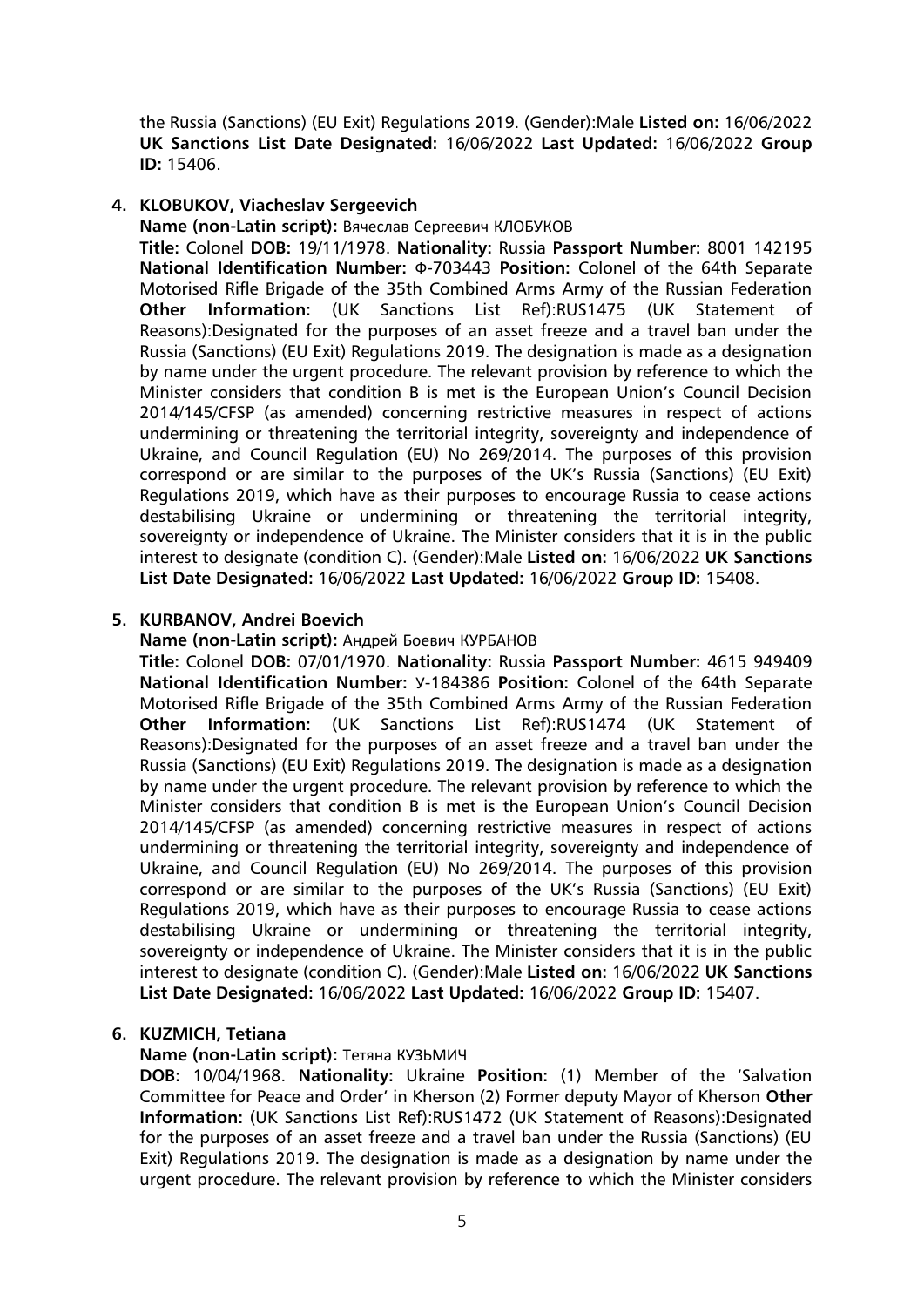that condition B is met is the European Union's Council Decision 2014/145/CFSP (as amended) concerning restrictive measures in respect of actions undermining or threatening the territorial integrity, sovereignty and independence of Ukraine, and Council Regulation (EU) No 269/2014. The purposes of this provision correspond or are similar to the purposes of the UK's Russia (Sanctions) (EU Exit) Regulations 2019, which have as their purposes to encourage Russia to cease actions destabilising Ukraine or undermining or threatening the territorial integrity, sovereignty or independence of Ukraine. The Minister considers that it is in the public interest to designate (condition C). (Gender):Female **Listed on:** 16/06/2022 **UK Sanctions List Date Designated:** 16/06/2022 **Last Updated:** 16/06/2022 **Group ID:** 15415.

#### **7. LVOVA-BELOVA, Maria Alekseevna**

#### **Name (non-Latin script):** Мария Алексеевна Львова-Белова

**DOB:** 25/10/1984. **POB:** Penza, Russia **Nationality:** Russia **Position:** Commissioner for Children's Rights under the President of the Russian Federation **Other Information:** (UK Sanctions List Ref):RUS1478 (UK Statement of Reasons):Maria Lvova-Belova (henceforth Lvova-Belova) is an involved person under the Russia (Sanctions)(EU Exit) Regulation 2019 because she is responsible for, and provides support for, policies or actions which undermine or threaten the territorial integrity, sovereignty or independence of Ukraine, in her role as the Commissioner for Children's Rights under the President of the Russian Federation. (Gender):Female **Listed on:** 16/06/2022 **UK Sanctions List Date Designated:** 16/06/2022 **Last Updated:** 16/06/2022 **Group ID:** 15411.

#### **8. SALDO, Volodymir Vasilyovich**

**Name (non-Latin script):** Володимир Васильович САЛЬДО

**DOB:** 12/06/1956. **Nationality:** Ukraine **Position:** Member of Kherson City Council member of the 'Salvation Committee for Peace and Order' in Kherson **Other Information:** (UK Sanctions List Ref):RUS1469 (UK Statement of Reasons):Designated for the purposes of an asset freeze and a travel ban under the Russia (Sanctions) (EU Exit) Regulations 2019. The designation is made as a designation by name under the urgent procedure. The relevant provision by reference to which the Minister considers that condition B is met is the European Union's Council Decision 2014/145/CFSP (as amended) concerning restrictive measures in respect of actions undermining or threatening the territorial integrity, sovereignty and independence of Ukraine, and Council Regulation (EU) No 269/2014. The purposes of this provision correspond or are similar to the purposes of the UK's Russia (Sanctions) (EU Exit) Regulations 2019, which have as their purposes to encourage Russia to cease actions destabilising Ukraine or undermining or threatening the territorial integrity, sovereignty or independence of Ukraine. The Minister considers that it is in the public interest to designate (condition C). (Gender):Male **Listed on:** 16/06/2022 **UK Sanctions List Date Designated:** 16/06/2022 **Last Updated:** 16/06/2022 **Group ID:** 15412.

## **9. SAVOSTYANOV, Sergey Vladimirovich**

**Name (non-Latin script):** Сергей Владимирович САВОСТЬЯНОВ

**DOB:** 22/08/1984. **POB:** Lyubertsy, Russia **Nationality:** Russia **Position:** Member of the Moscow City Duma **Other Information:** (UK Sanctions List Ref):RUS1473 (UK Statement of Reasons):Designated for the purposes of an asset freeze and a travel ban under the Russia (Sanctions) (EU Exit) Regulations 2019. The designation is made as a designation by name under the urgent procedure. The relevant provision by reference to which the Minister considers that condition B is met is the European Union's Council Decision 2014/145/CFSP (as amended) concerning restrictive measures in respect of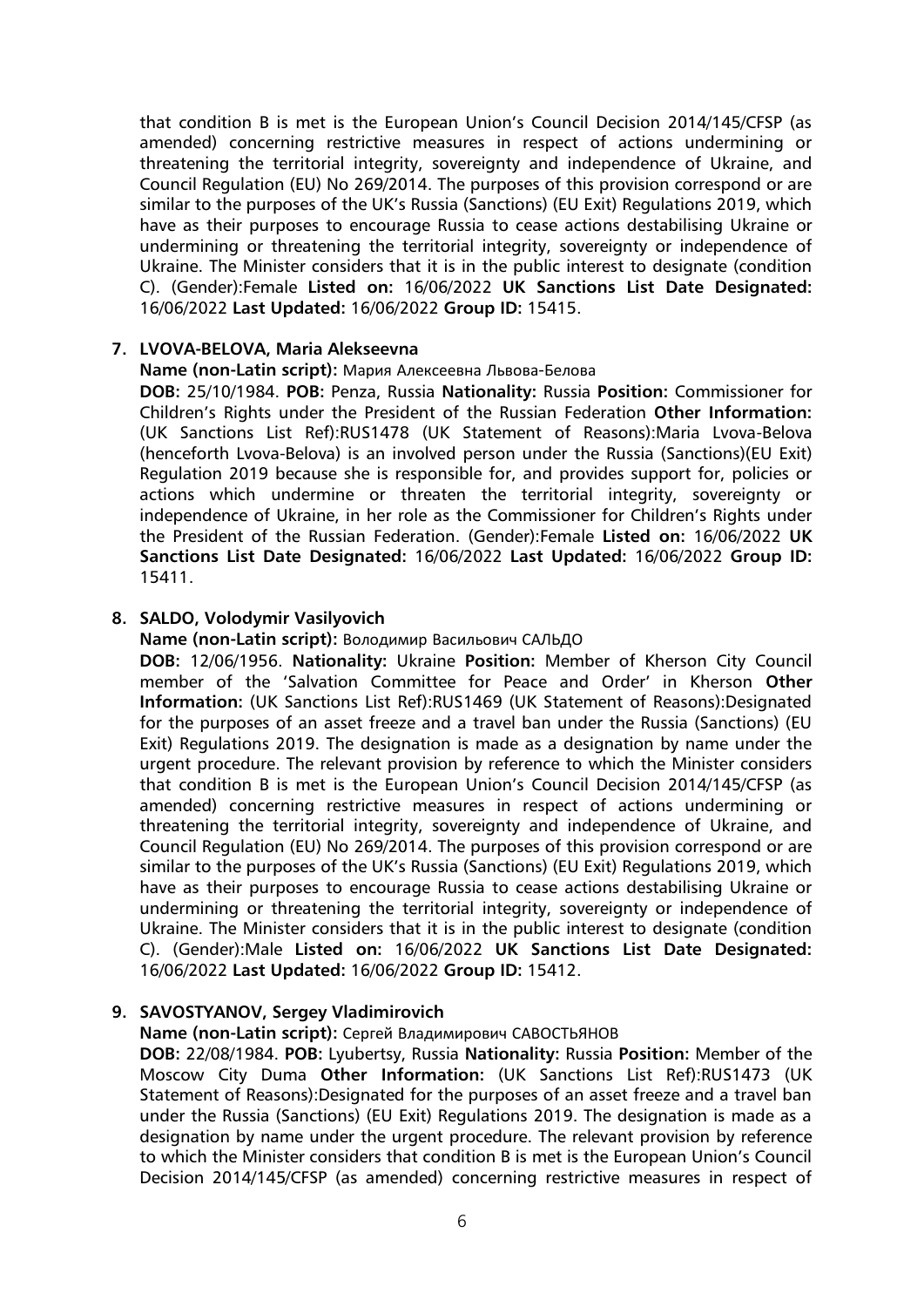actions undermining or threatening the territorial integrity, sovereignty and independence of Ukraine, and Council Regulation (EU) No 269/2014. The purposes of this provision correspond or are similar to the purposes of the UK's Russia (Sanctions) (EU Exit) Regulations 2019, which have as their purposes to encourage Russia to cease actions destabilising Ukraine or undermining or threatening the territorial integrity, sovereignty or independence of Ukraine. The Minister considers that it is in the public interest to designate (condition C). (Gender):Male **Listed on:** 16/06/2022 **UK Sanctions List Date Designated:** 16/06/2022 **Last Updated:** 16/06/2022 **Group ID:** 15416.

## **10.SHERSHNEV, Aleksandr Leonidovich**

**Name (non-Latin script):** Александр Леонидович ШЕРШНЕВ

**Title:** Colonel **DOB:** 14/01/1978. **Nationality:** Russia **Passport Number:** 3802 634927 **National Identification Number:** Ф-529191 **Position:** Colonel of the 64th Separate Motorised Rifle Brigade of the 35th Combined Arms Army of the Russian Federation **Other Information:** (UK Sanctions List Ref):RUS1477 (UK Statement of Reasons):Designated for the purposes of an asset freeze and a travel ban under the Russia (Sanctions) (EU Exit) Regulations 2019. The designation is made as a designation by name under the urgent procedure. The relevant provision by reference to which the Minister considers that condition B is met is the European Union's Council Decision 2014/145/CFSP (as amended) concerning restrictive measures in respect of actions undermining or threatening the territorial integrity, sovereignty and independence of Ukraine, and Council Regulation (EU) No 269/2014. The purposes of this provision correspond or are similar to the purposes of the UK's Russia (Sanctions) (EU Exit) Regulations 2019, which have as their purposes to encourage Russia to cease actions destabilising Ukraine or undermining or threatening the territorial integrity, sovereignty or independence of Ukraine. The Minister considers that it is in the public interest to designate (condition C). (Gender):Male **Listed on:** 16/06/2022 **UK Sanctions List Date Designated:** 16/06/2022 **Last Updated:** 16/06/2022 **Group ID:** 15410.

## **11.STREMOUSOV, Kyrylo Sergiyovich**

#### **Name (non-Latin script):** Кирило Сергiйович СТРЕМОУСОВ

**DOB:** --/--/1976. **Nationality:** Russia **Position:** President of the 'Salvation Committee for Peace and Order' in Kherson **Other Information:** (UK Sanctions List Ref):RUS1470 (UK Statement of Reasons):Designated for the purposes of an asset freeze and a travel ban under the Russia (Sanctions) (EU Exit) Regulations 2019. The designation is made as a designation by name under the urgent procedure. The relevant provision by reference to which the Minister considers that condition B is met is the European Union's Council Decision 2014/145/CFSP (as amended) concerning restrictive measures in respect of actions undermining or threatening the territorial integrity, sovereignty and independence of Ukraine, and Council Regulation (EU) No 269/2014. The purposes of this provision correspond or are similar to the purposes of the UK's Russia (Sanctions) (EU Exit) Regulations 2019, which have as their purposes to encourage Russia to cease actions destabilising Ukraine or undermining or threatening the territorial integrity, sovereignty or independence of Ukraine. The Minister considers that it is in the public interest to designate (condition C). (Gender):Male **Listed on:** 16/06/2022 **UK Sanctions List Date Designated:** 16/06/2022 **Last Updated:** 16/06/2022 **Group ID:** 15413.

#### **12.VINS, Aleksandr Viktorovich**

**Name (non-Latin script):** Александр Викторович ВИНС

**Title:** Colonel **DOB:** 24/01/1969. **Nationality:** Russia **Passport Number:** 0801 547363 **National Identification Number:** T-194304 **Position:** Colonel of the 64th Separate